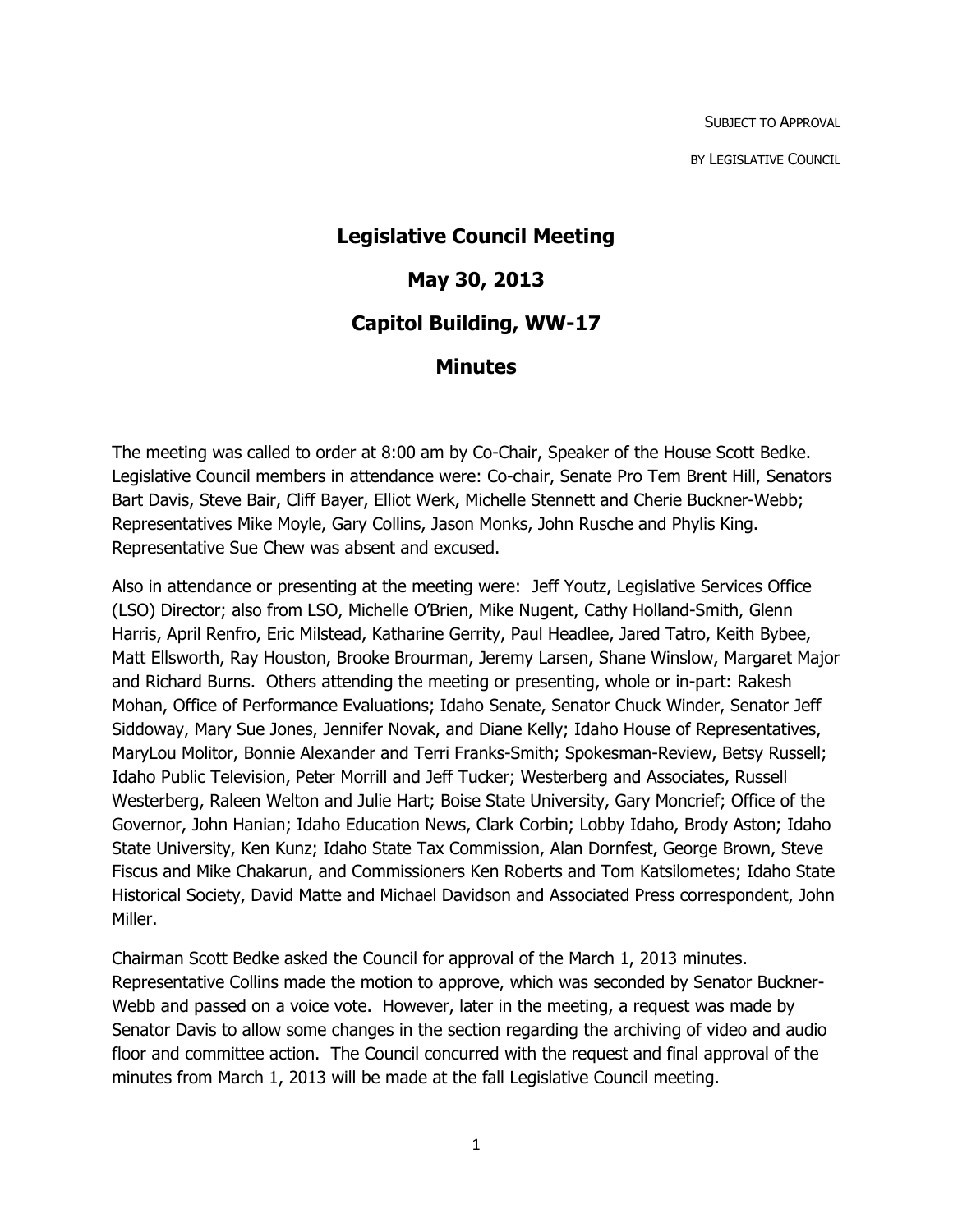#### **Legislative Services Office Director's Report**

For the benefit of the several new members of the Council, **Director Jeff Youtz** began his presentation with a brief orientation on the Legislative Council's role and responsibilities as the Legislative Branch's "board of directors". He then provided a similar overview of the role and structure of the Legislative Services Office as a prelude to analyzing LSO's performance during this last session. He felt that this last session was one of the agency's best sessions in over a decade, with LSO staff meeting or exceeding all performance targets in terms of turn-around time, zero error rates, key deadlines and technology performance. Director Youtz made the decision to reward LSO staff to the extent possible this spring, by giving one-time merit pay increases and a few permanent salary increases, utilizing expected salary savings. Although not everyone in the agency received an increase, he indicated that it is important to motivate and reward staff with compensation increases to the extent possible, whether there is a funded CEC or not.

Director Youtz also updated the Council on a small structural improvement to LSO in which Deputy Division Managers were created in each of the four LSO divisions. This will provide a line of authority needed when Division Managers are absent or on vacation, provide another career move in an otherwise very flat agency structure, and provide some direction for succession planning at the upper management level. The new Deputy Division Managers are Eric Milstead in Research and Legislation, Paul Headlee in Budget and Policy, and Norma Clark in Information Technology. The Audit Division already has the same type of structure with their four managing auditors. Director Youtz turned over the rest of his time to the Division Managers.

**Cathy Holland-Smith**, Division Manager, Budget and Policy Analysis, began her presentation by discussing the training for legislators new to the Joint Finance and Appropriations Committee (JFAC). At the request of the JFAC Co-chairs, a more in-depth training session was provided for new committee members and returning members as well. The session covered everything from the state constitution, rules and statutes, and the budget hearing and setting process. The additional training paid big dividends as JFAC hit its stride early and completed all its business within the targets established.

The analysts performed very well also as a team and as individuals in their assigned areas. This past session there was a rise in the number of appropriation bills generated, due to additional supplementals and trailer bills.

In addition to the appropriations process the division has completed several other budget related projects. They are: deferred maintenance issues for higher education, review of alternative recommendations for Risk Management fees (this resulted in savings of \$800,000 to the General Fund), statewide cost allocation with the Division of Financial Management (DFM) and the Attorney General's office, and a project to automate personnel cost reconciliation for the fiscal year 2015 budget development.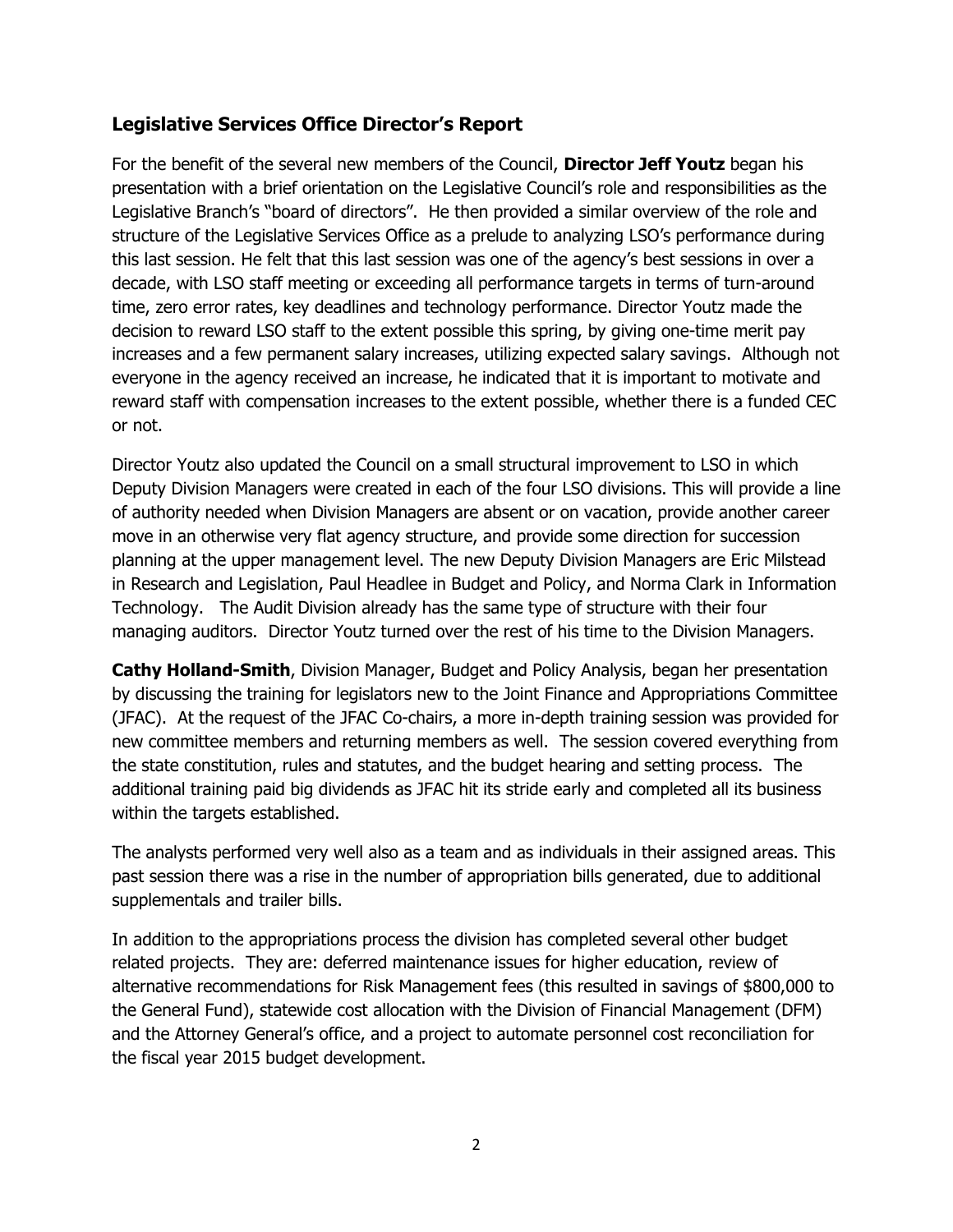**Mike Nugent**, Division Manager, Research and Legislation, began his presentation by discussing the historic number of new members in the House and Senate, which may have contributed to an historic low number of total draft RS's developed. The number of bills that ultimately passed both bodies, however, was in the normal range at 354.

The Research and Legislation Division was able, even while taking on new responsibilities, to reach their five-day internal turnaround goal for development of an RS 100% of the time.

Mr. Nugent noted that there were many administrative rules that were rejected by the legislature this year, and that in his opinion, the administrative rules process may need review, to see if changes to the complexities in the process would be appropriate to simplify the administrative rules process, without surrendering oversight authority.

In the upcoming legislative session, the Research and Legislation Division will adjust their intake and assignment procedure for new RS's. This should prevent overloaded schedules for certain analysts, resulting in a better product for legislators and less stress on the staff.

Mr. Nugent also noted that he received many compliments from the legislators regarding the staff of the Legislative Research Library.

Upon conclusion of the report from the Research and Legislation Division, Senator Werk agreed with Mr. Nugent that some staff appeared overloaded, and asked if the analysts were assigned to specific content areas.

Mr. Nugent replied that the research analysts do have their specialties but can cross over well into other areas, and that any legislator can go to any staff member with their ideas. There are certain issues that will go to a particular analyst, but if one does get overloaded, they will handle the distribution internally.

Representative Rusche noticed that a number of the rules were rejected because of inconsistency or because they were in error, and questioned if there could be a problem with the quality of administrative rules that are received by the Legislature, as opposed to a problem with the process.

Mr. Nugent replied that some agencies are more proficient at creating their rules and this could be due to retirements, or that a person who is new to the rules creation process might not understand it thoroughly. Mr. Nugent noted that at times there are administrative rules that do not get the attention from the public they deserve until close to the legislative session, and the agency has not performed its due diligence in creating the rules. The Legislature is required by law to review each administrative rule that is created by an agency. In the review, rules are read to check for the formatting, whether they violate current laws, and whether public hearings have been held on the changes recommended by the agency. An administrative rules review is then generated, placed on the Legislature's website, and delivered to the rules review committee.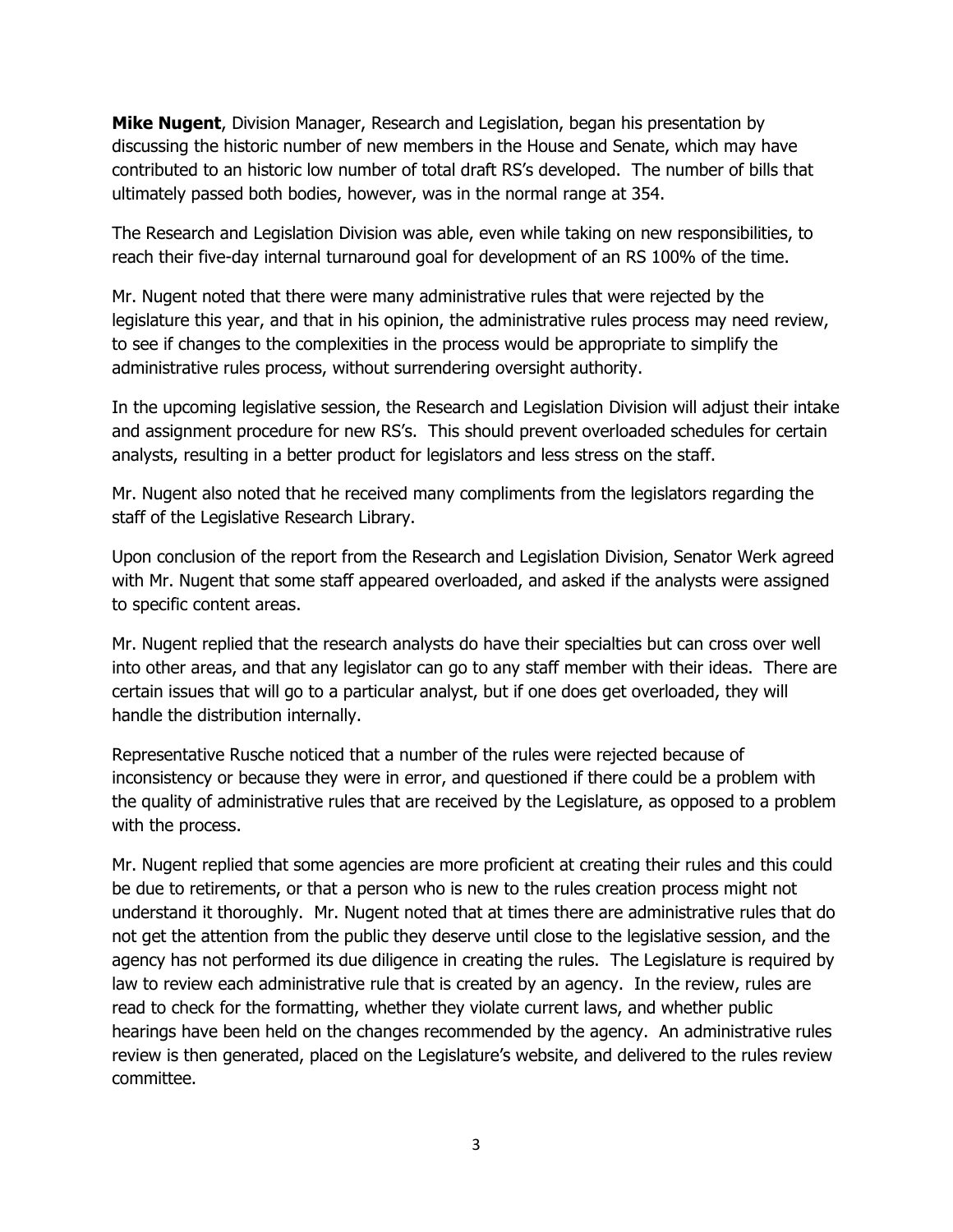Senator Bair stated he is troubled with the idea of revisiting the rulemaking process and feels this strong oversight role of the Legislature shouldn't be weakened. During the review process, he noticed that agencies were not using the rulemaking process properly; for example holding public hearings. Therefore, the end product was not what the public or the Legislature intended.

**April Renfro**, Division Manager for Legislative Audits, then provided an update for the Council on the activities of her division which are not necessarily tied to a legislative session.

The Legislative Audit Division performed the statewide CAFR (Comprehensive Annual Financial Report) with the finding released in February in an Internal Control Report. There were two findings at the Office of the State Controller, two findings at the Department of Labor and one finding at the Department of Transportation. The division also completed the statewide Federal Single Audit in March. There were 24 findings, which was one less than reported for fiscal year 2011. Ms. Renfro explained that findings in a Federal Single Audit are a combination of internal control weaknesses and noncompliance with federal requirements. The findings were in five of the eleven agencies visited. There will be an increase in the Audit Division's workload due to findings in programs that previously had none. Nine prior findings remain open or have been repeated, meaning that some departments are struggling to complete corrective action plans. Additionally, there were ten separate entity audits performed, or in process at this time. There were 12 management reviews completed for fiscal year 2011, and 19 planned for fiscal year 2012.

Ms. Renfro also reported that the division currently has three openings that will be filled by July 2013.

There are currently two special projects in process. The first involves the Department of Health and Welfare and is a result of H 328. The auditors will review potential accounting and staffing changes if the Division of Public Health switches from the Cooperative Welfare Fund to utilizing a three fund system. The second will entail the Audit Division completing a review to determine the number of special districts in Idaho, how they are organized, how to best obtain the required financial audits or statements to ensure compliance with current Idaho Code, and how to add the reports to the legislative website for transparency.

Ms. Renfro then stood for questions. Representative Rusche asked about the prior open findings and if a reduction in agency staff could be related to them. Ms. Renfro responded that in some cases that is true, where agency administrative staff are the first to go rather than program or field staff when there are budget reductions. This year the Audit Division also prepared statements for JFAC regarding these findings. Doing so not only assists JFAC members, but also gives agencies the ability to respond and explain their perspective on audit findings.

Speaker Bedke asked whether the Co-chairs of JFAC could contact the Legislative Audit Division ahead of time to create agenda items relating to open findings. Ms. Renfro responded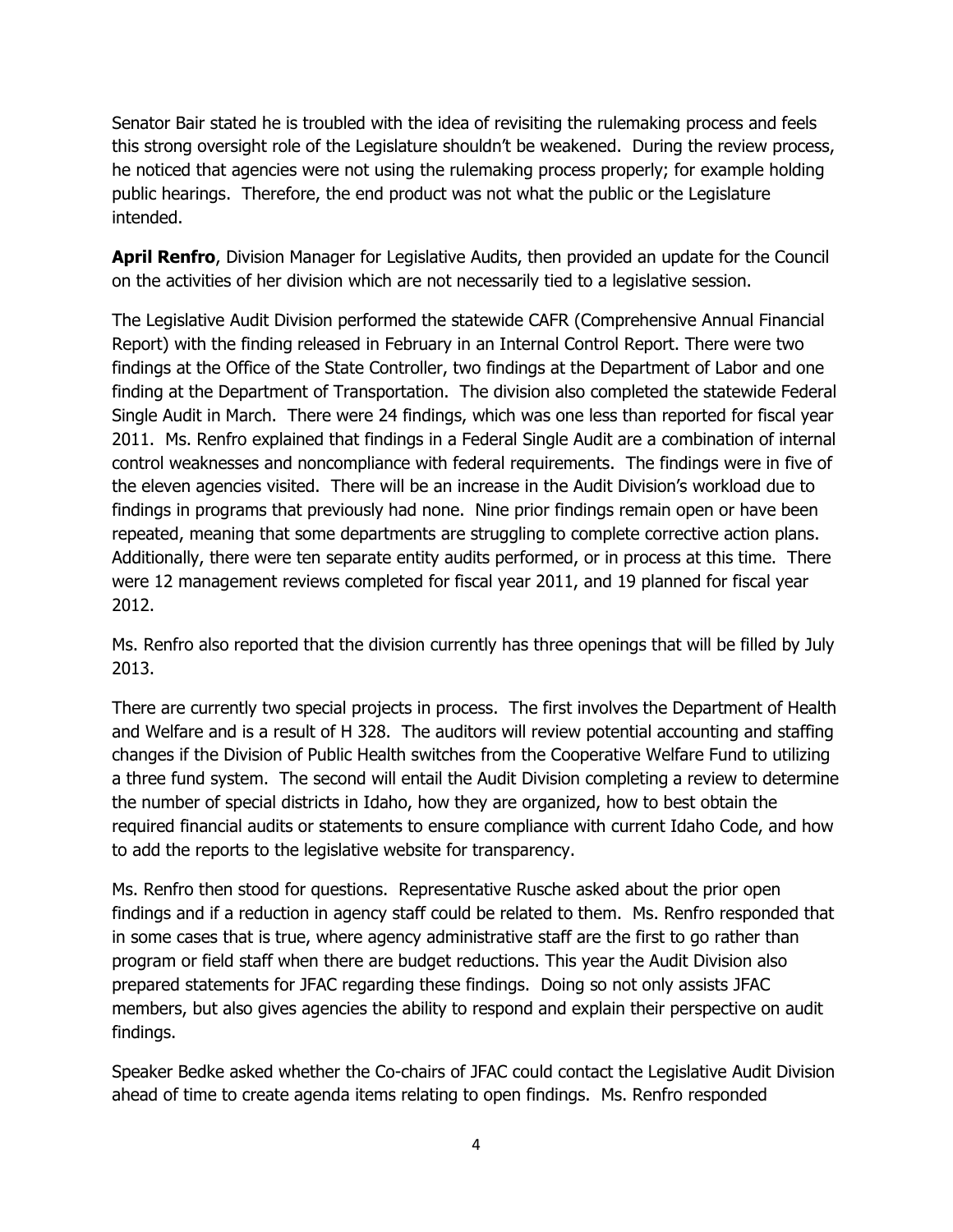affirmatively and stated that the Co-chairs of the committee were very helpful in the process by making clear to agencies that they would need to be prepared to speak to the open findings during their JFAC hearing. The Division prepared a fact sheet, which was delivered to the JFAC committee before the hearing. In the future, they would like to deliver the information to the germane committees who oversee those agencies. Director Youtz stated that he and Ms. Renfro have discussed how the audit reports are not examined as much as they could be, noting that they offer insight into an agency, and have also looked into how to make the audit product more relevant to the work of the Legislature. This could be done by having the audit staff report to the germane committees on findings in their respective agencies. Speaker Bedke requested additional information on the taxing district project. Ms. Renfro stated that the focus of this project is to create a master list of all taxing districts in Idaho, see if they meet the minimum threshold for reporting, and ultimately provide an audit trail of all taxing districts. Identifying the taxing district and how best to receive their financial statements is the first step in the project.

**Glenn Harris**, Division Manager, Information Technology, said that each session the I.T. Division tries to implement enough new products to make the work of the Legislature more efficient, while not overloading members with many new processes. This year, with the record number of new members, the trainings went exceptionally well, and most seemed to grasp the new products easily. I.T. staff, Jeremy Larsen and Jeff McFarland, provided assistance with hardware this past session, in addition to their regular duties, leaving Mr. Harris and Soren Jacobsen available for immediate response to Help Desk requests. Two new Help Desk applications expedited the requests, as Mr. Harris and Mr. Jacobsen now receive the notifications on their cell phones, and legislators can access the Help Desk while outside of the Capitol building.

The legislative wireless network continued to function well, while the public wireless network administered by the Department of Administration functioned poorly. LSO is taking steps to break away with an independent public wireless system.

All legislators seemed pleased with the new laptops that are considerably lighter and more portable with longer battery life. The I.T. division performs an annual survey and it was reported that 97% of users gave a good or better rating for the new laptops.

Enterprise Cloud Storage was implemented this year with 52% of legislators utilizing it to share files.

Real Time Notification was again used this past session, including automated posts to FaceBook and Twitter, posts sent from GEMS and the House Voting Program, House chamber third floor reading calendar debate and vote notification, and committee meetings and agenda availability.

In reference to problems that occur with email each session, the legislator newsletters are not in compliance with the Federal CAN-SPAM act. The email system had been blocked this session and in the prior two sessions as well. After a question from Pro Tem Hill regarding the best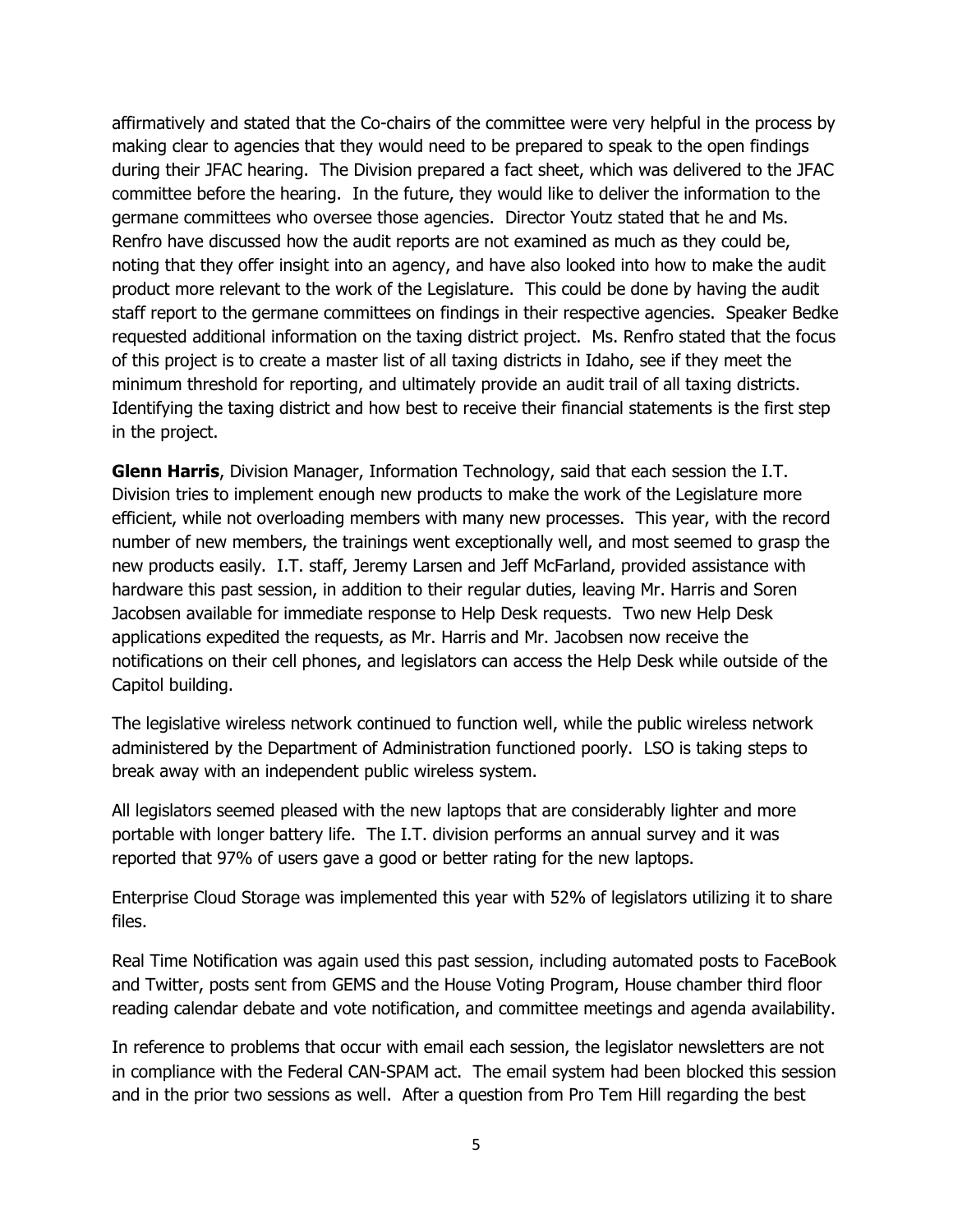solution for this issue, Mr. Harris stated that the I.T. department did set a limit on how many emails could be sent at one time, hoping to avoid the problem, and also used a program called Send Personally. Unfortunately, this did not fix the problem and they are looking into acquiring a new service in the future, which will be addressed during the next session.

Mr. Harris reported that there was a large volume of printing again this year: 93% of legislators printed legislation daily to weekly. The end of session mailings used a significant amount of resources. Research into these costs shows that color prints do cost approximately ten times more than black and white prints. Additionally, color toner cartridges are twice as expensive. There was approximately \$8,000 spent on toner this past session. To help reduce costs, the LSO Copy Center can be utilized.

Mr. Harris invited the Council members to look over the additional survey findings located in their binders.

Speaker Bedke stated that there are a few important items to be considered after hearing the reports from the Director and Division Managers. The first being to keep in mind the sequence of events that can be triggered for staff by requests for bill draft development. Legislators should be certain they are serious about a bill proposal or idea before proceeding to the RS stage, because of the impact it has on a very small bill-drafting staff. Speaker Bedke also informed the Council that he looks forward to, and is appreciative of, the biographies of the staff provided by the Director of LSO each year in the Legislative Staff Directories. He is continually impressed with the quality and experience of the legislative staff.

#### **Technology Committee Update**

Mr. Harris began his second presentation, the update on the Ad Hoc Technology Committee meeting. That meeting was held on May 16, 2013. The members of the committee are Senator Russ Fulcher, Co-chair; and Senators McKenzie and Lacey; Representative Rich Wills, Co-chair; and Representatives Perry and Ward-Engelking. The committee reviewed old technologies, one being the SAN or Storage Area Network which has run out of space. During the interim, network security needs to be examined, as it is lacking in infrastructure. The phone system will become next year's project, as it is no longer supported by Cisco. Windows XP will also need to be replaced, as it will no longer be supported by Microsoft in 2014. The House Voting Program will also need to be replaced. It will be replaced with phone voting and web applications. The programming used by the Information Center during session will need to be replaced as well. The applications development staff will be replacing the program.

The committee also addressed increasing problems with the public wireless access network administered by the Department of Administration. Due to the problems encountered since returning to the Capitol, the Technology Committee recommends acquiring dedicated Ethernet connections for media, lobbyists, committee presentations and legislators' personal devices. Guests of the Capitol will remain on the public wireless.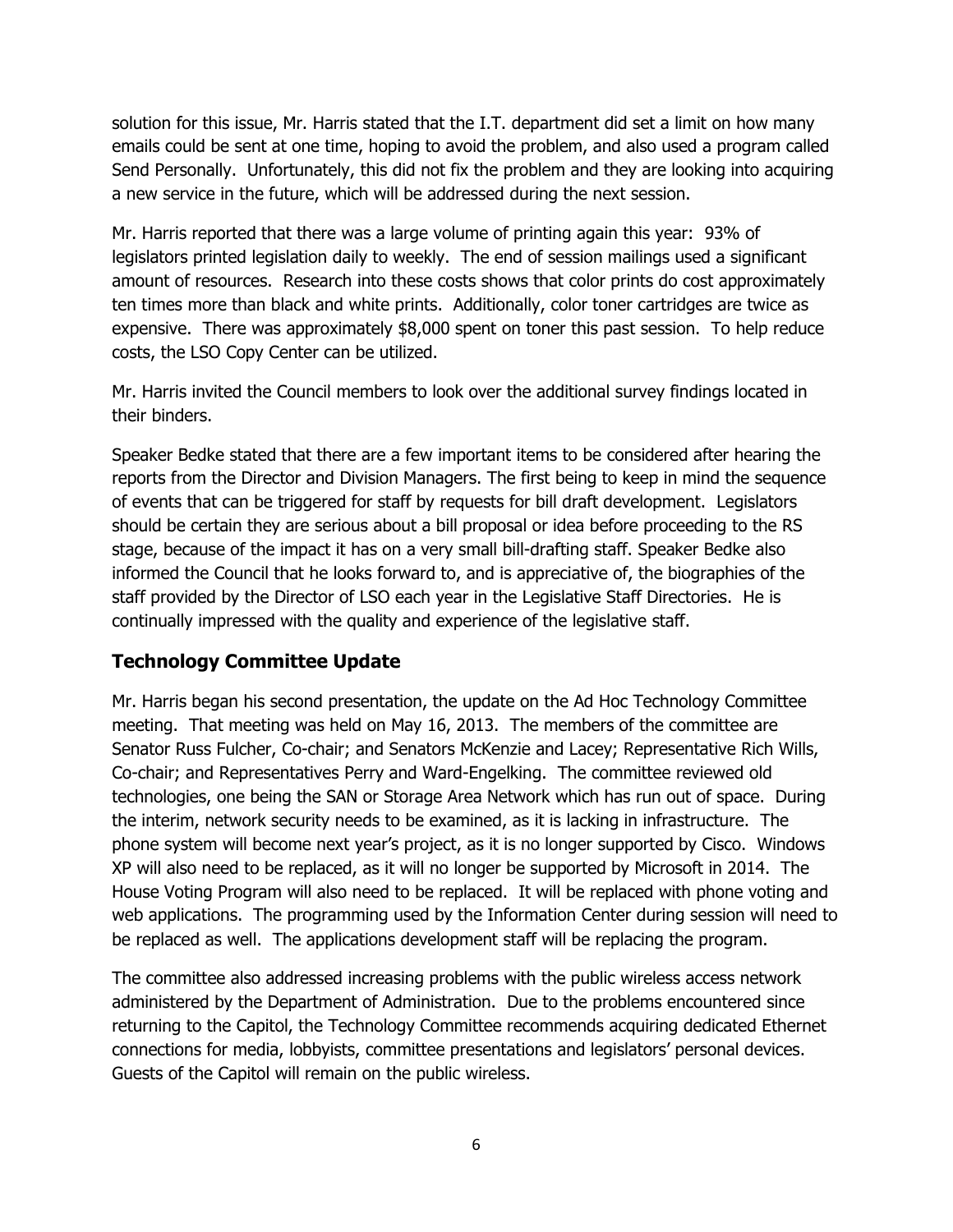The Technology Committee also recommends utilizing the Enterprise Electronic Newsletter Service to eliminate the issue with legislators' email and newsletters being flagged for SPAM. The cost will be about \$8,000, a one-time cost for the program which will be administered by the LSO I.T. department.

There was also a proposal to replace the SAN system. This will require purchasing two networks that will communicate with each other for backup recovery. The new system will be housed at the Idaho State Police Disaster Recovery site, which is more secure than the current location.

The Technology Committee also recommends the following budget proposal: SAN equipment for production and disaster recovery, the Enterprise Newsletter Program, dedicated Ethernet bandwidth, Box (cloud storage) licenses for all attaches, replacement of Microsoft XP on those machines that require the upgrade, upgrade Microsoft Office 2013 and an upgrade of the House Chamber Phone Voting program.

Mr. Harris then stood for questions. Senator Davis questioned the budget proposal process for the Technology Committee. Mr. Harris responded that with the budget having been approved by the Technology Committee, it now goes to the Pro Tem and the Speaker for final approval.

## **Interim Committee Appointments**

Pro Tem Hill gave a brief outline of the membership requirements for the new committees created during the 2013 Legislative Session, and how the members are appointed to the committee. A handout listing the members was distributed. Pro Tem Hill stated that members of the State Acquiring Federal Lands Study Committee will be appointed by the Legislative Council. Two of the new committees do require five members from each house. Members of the Public Defense Reform Committee will be appointed by the Legislative Council, and will consist of ten legislators. The Co-chairs of that committee are authorized to appoint advisors for their technical expertise as ad hoc members of that committee. Members of the K-12 Educational System Study Committee will be appointed by the Pro Tem and Speaker. Members of the Criminal Justice System Study Committee will be appointed by the Legislative Council and will consist of ten legislators, five from each house.

Speaker Bedke stated that the State Acquiring Federal Lands Study Committee can also have ad hoc members. After questions from Senator Davis and Representative Rusche, Speaker Bedke stated that the ad hoc members will be nonvoting, nonpaid, nonreimbursed members. Senator Stennett asked what the selection process would be for determining the ad hoc members. Speaker Bedke answered that appointments will be made by the committee chairs. The Pro Tem and the Speaker reviewed the Natural Resources Issues committee members and tried to take into account those who would want to be there.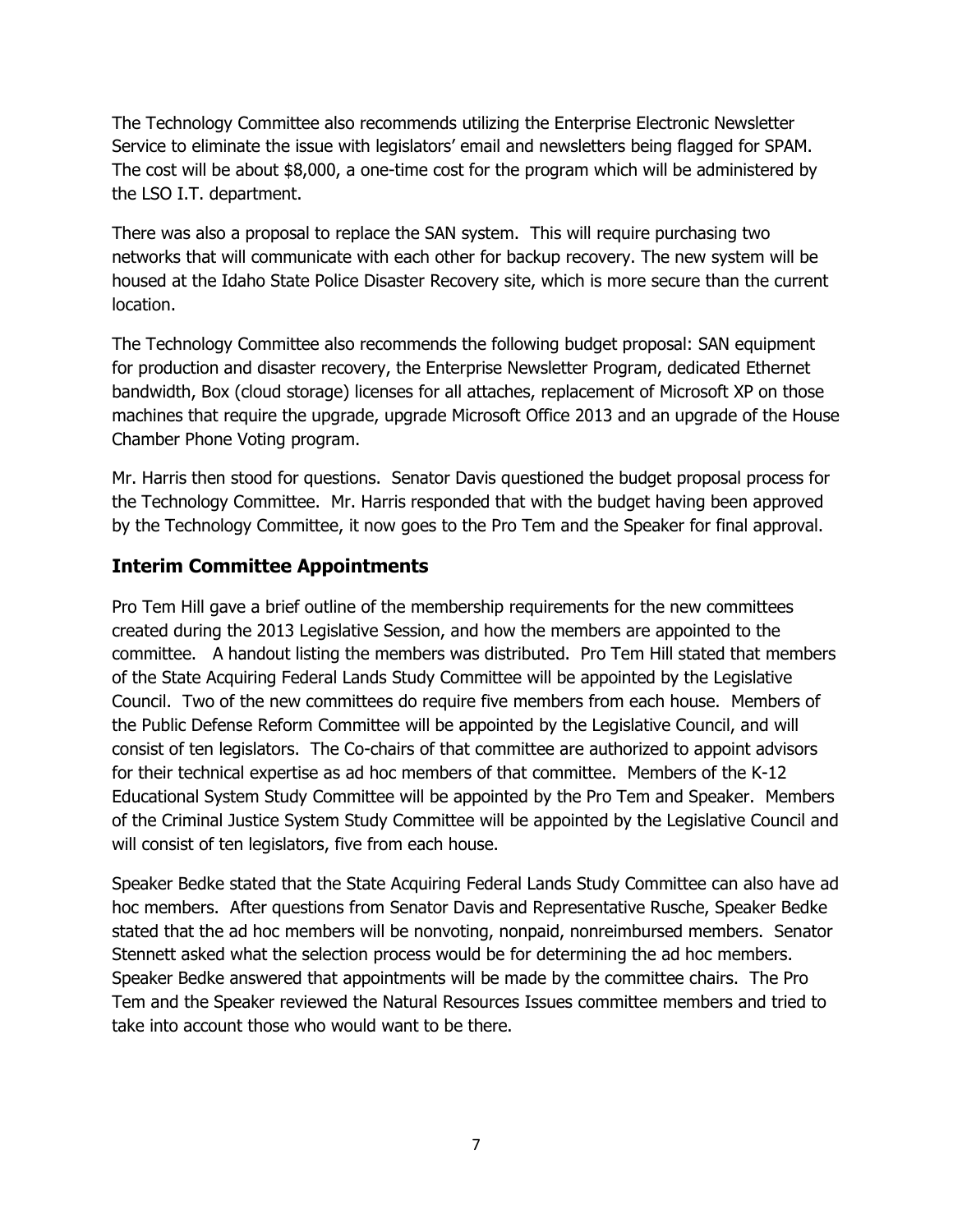Senator Davis made the motion to approve the list of interim committees as proposed by the Pro Tem and Speaker. The motion was seconded by Senator Bair and passed on a unanimous vote (the list can be found at Appendix A).

#### **Discussion of Legislative Fiscal Note Process**

At the previous November Legislative Council meeting, Director Youtz was requested to look at how other states, particularly in the West, handle their Fiscal Note process. Concerns about accuracy, completeness, and who should actually develop fiscal notes in Idaho's process prompted this request.

About half of the states have in-house legislative staff that creates fiscal notes. Some states require a fiscal note only on revenue or expenditure bills, some states require a fiscal note only at the request of a legislator, and some states require a fiscal note only at the request of a chairman. Nationally, there are three basic approaches to preparing fiscal notes; 1) utilizing inhouse legislative staff to prepare the fiscal notes and coordinate the process; 2) relying on executive branch agencies to prepare fiscal notes and coordinate the process; and 3) a hybrid process involving both the legislative and executive branches. Director Youtz noted that 12 states use this approach in varying degrees, Idaho being one of them.

Idaho is one of 18 states that require a fiscal note on all bills. Of the western states examined, Arizona, Colorado, Utah, Oregon and Wyoming utilize legislative staff for the preparation of fiscal notes. Montana's executive branch develops the fiscal notes. California committees have professional staffs who work closely with the state agencies to prepare the fiscal notes. In both Nevada and Washington, the state agencies develop the fiscal notes. In Idaho, bill sponsors develop the fiscal note, which is then reviewed by committee. The one exception is appropriation bills, where LSO staff are responsible for preparing the fiscal notes on approximately 100 of the 350 pieces of legislation that are passed each year.

Director Youtz went on to frame the discussion by offering three basic options to the Legislative Council for discussion:

1) The first option to implement changes in the fiscal note process is to emulate the approach of about half the states and have in-house nonpartisan legislative staff develop the fiscal notes. However, this is not the least expensive option, as at least two to three additional positions would be needed and assigned to the Budget and Policy Analysis Division. The work would be divided among all of the analysts and the fiscal note review would be the responsibility of the analyst in the germane areas of their assignment. The Budget and Policy Division manager would be required to sign off on the fiscal note prior to introduction of the bill. Another drawback to this approach besides cost is the potential built-in friction this could create between staff and the legislators they are responsible to serve.

2) Amend Joint Rule 18 to strengthen the committee review process. This would require no additional investment in staff, but would require changes to the existing legislative process to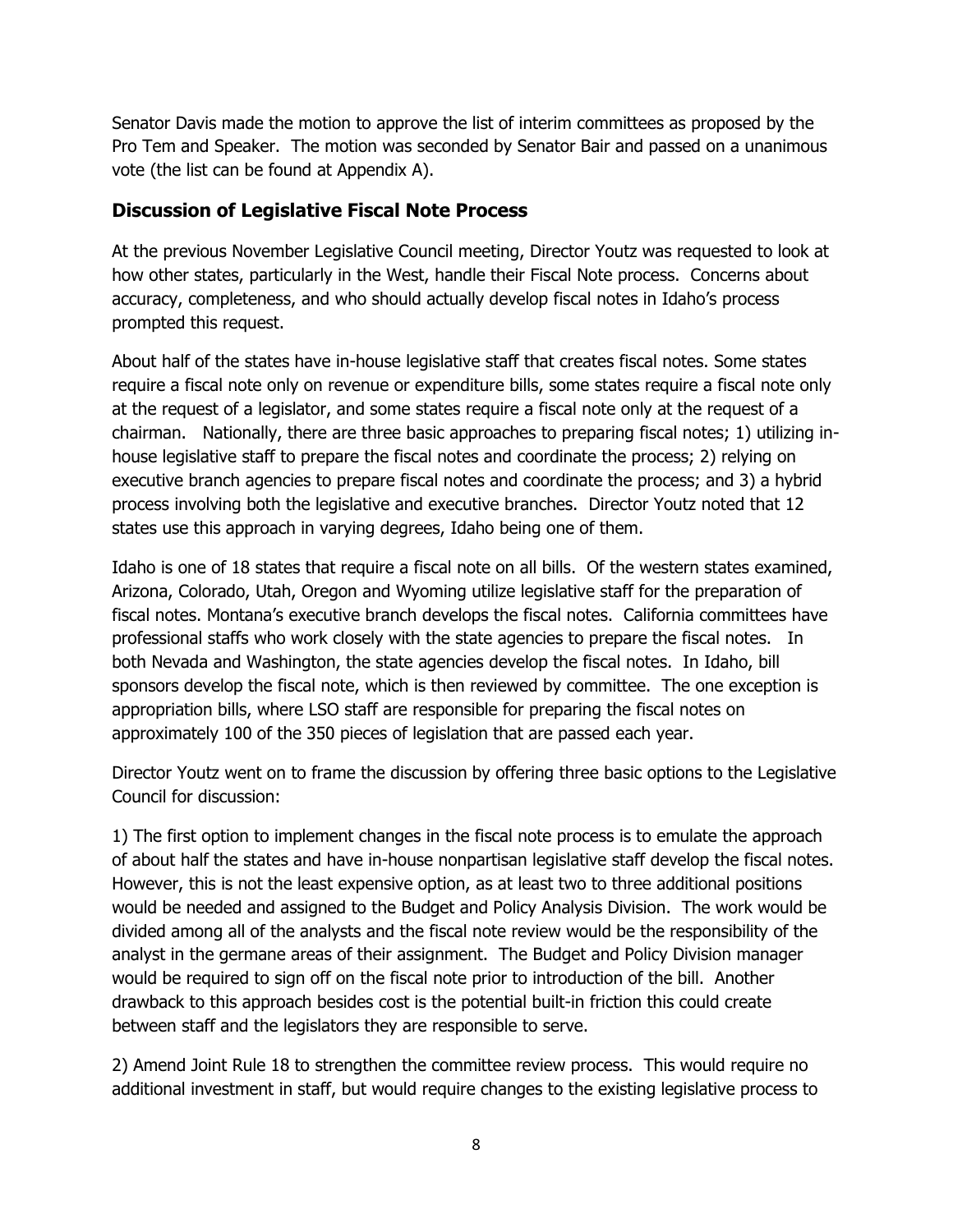provide greater accountability. The current language for Statements of Purpose and Fiscal Notes states "No bill shall be introduced in either house unless it shall have attached thereto a concise statement of purpose and fiscal note. The contact person for the statement of purpose and fiscal note shall be identified on the document. No bill making an appropriation, increasing or decreasing revenues of the state or any unit of government, or requiring a significant expenditure of funds by the state or a unit of local government, shall be introduced unless it shall have attached thereto a fiscal note. " It was noted here, by Mr. Youtz, that many bills are put forth that simply say "no General Fund impact" as their fiscal note. However, it is written in the rule that any fiscal impact, regardless of funding source, must be noted.

The current rule goes on to state that "the fiscal note shall identify a full fiscal year's impact of the legislation. Statements of purpose and fiscal notes may be combined in the same statement. All statements of purpose and fiscal notes shall be reviewed for compliance with this rule by the committee to which the bill is assigned. A member may challenge the sufficiency of a statement of purpose."

Two options were discussed to change the language in the current rule. One was to assign the Vice-chair and a subcommittee the responsibility to review the accuracy of fiscal notes and report findings to the committee prior to a vote being taken. A second option would require the review and sign-off of the Division of Financial Management and the Tax Commission for certain fiscal notes on bills that would impact the General Fund.

3) The third option is to leave the process as is, but emphasize the importance of the fiscal note to committee chairs, urge each committee to be more aggressive in challenging fiscal notes, and provide more outreach and training to bill sponsors on the fiscal note requirements that exist currently under Joint Rule 18.

Discussion followed on the three options and Senator Bair questioned whether there has been a study of how much of an increase in time, effort and staff would go into providing LSO the resources needed to review fiscal notes. Director Youtz answered that he believes two to three positions would be sufficient. Utah and other states that prepare fiscal notes in this manner assign the task to budget analysts, who prepare the fiscal notes for their germane areas of assignment. Senator Bair stated that he doesn't much like the idea of increasing legislative staff, but is even more adamant about not wanting executive agencies to have that control. He is also concerned about whether the Vice-chair and a subcommittee is the best approach to review fiscal notes, as they may not have that expertise. He does feel LSO would be best qualified in preparing the fiscal notes.

Representative Rusche stated that the reason for a legislator to pursue a strong independent fiscal note process is to create business plans, and that the legislature needs to look at multiyear impacts. He also believes that we need to have input from all who will be impacted by the legislation including the Executive Branch.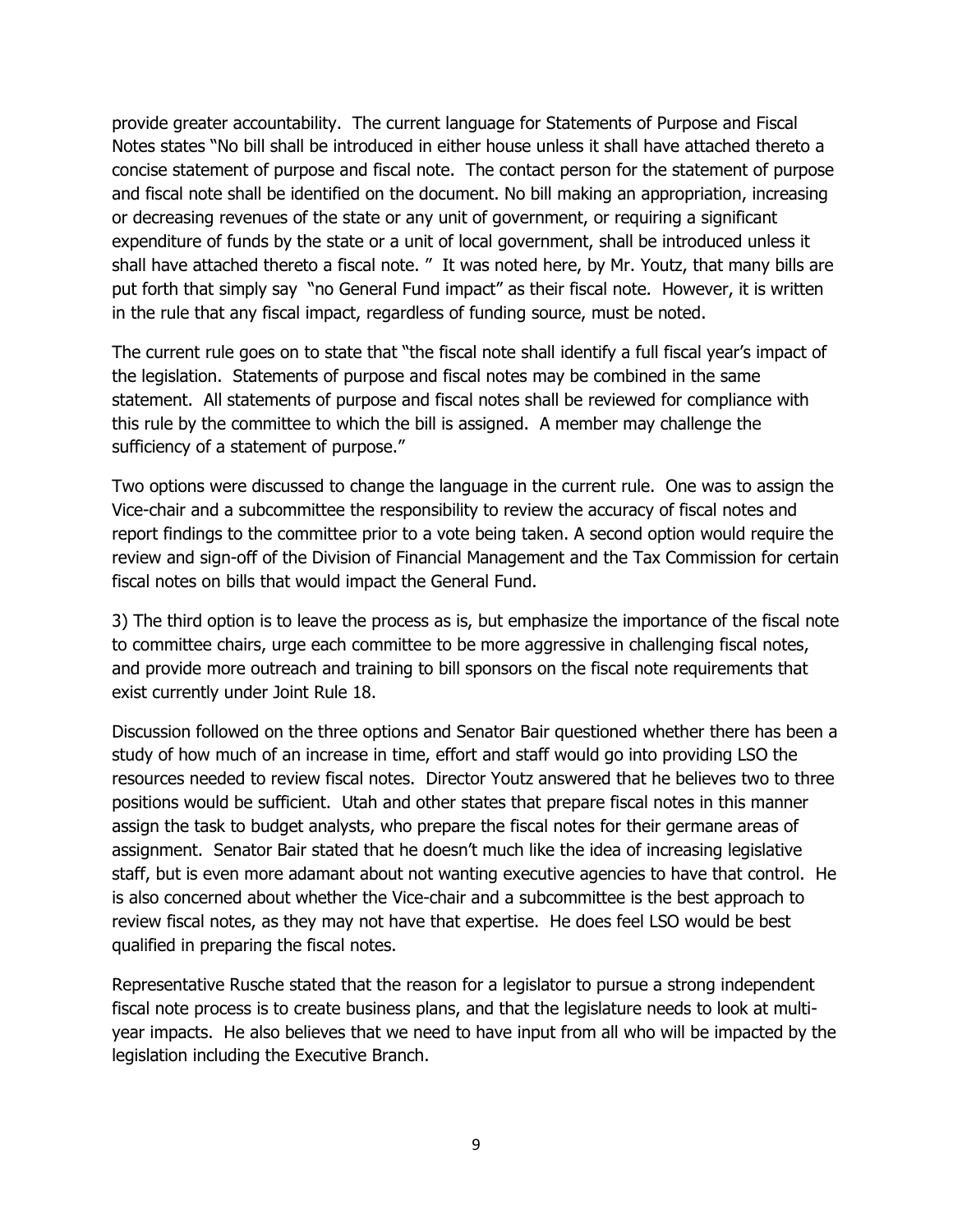To put the numbers in context, Director Youtz stated that there are approximately 350 to 400 bills that ultimately pass both houses each year, and approximately 120 of those are appropriations in which the fiscal notes are prepared by legislative budget staff. Another 100 or so are agency bills, and the fiscal notes are prepared by those agencies and DFM. Another 150 or so are sponsored bills where the sponsor creates the fiscal note.

Senator Stennett agrees that the committee would not have the expertise to create fiscal notes for all bills that go before them. Joint Rule 18 is designed to consider more than just the General Fund. She believes that before more resources are brought in, sponsors need to perform their due diligence in creating their fiscal notes, and that all committee members need to feel comfortable in flagging fiscal notes that they believe are in error.

Senator Bayer wanted to express appreciation for the fiscal note process they have now, and likes the professional input from appropriate agencies, lobbyists and others, but also believes the final review and approval should be the responsibility of the Legislature. He also believes that multi-year impacts need to be better addressed.

Senator Werk questioned whether the Legislature can place the requirement on the Executive Branch to require a certification from DFM on the fiscal note through the rule process. Director Youtz answered that likely the Legislature cannot tell the Executive Branch to do this through rules, without some statutory support as well.

Senator Davis cited the Idaho State Constitution, where the Legislature determines its own rules and proceedings, including imparting direction to executive agencies. He believes Joint Rule 18 can be changed to direct state agencies to do certain things because it is in the legislature's constitutional power to do so. However, the Senator likes Joint Rule 18 the way it is, and believes the system has worked in the past, is working now, and will continue to work with the an occasional frustration surfacing.

Speaker Bedke stated that there is already a review of the fiscal notes prepared by state agencies through DFM, but he does recognize that the inaccuracy of fiscal notes, when they occur, can create large problems, and that this needs to be addressed.

Senator Werk stated that he appreciated Senator Bair's comment about the expense of adding legislative staff, but he feels that if LSO staff developed the fiscal note, while there would be expense involved, there would be a better product.

Pro Tem Hill stated that he agrees with Senator Davis, that while this has been a good discussion about fiscal notes with many good points made, he feels that overall, the current system works pretty well and he sees no compelling reason to change it.

Speaker Bedke stated that he does not want to see Idaho end up like Montana, where the Executive Branch controls the entire fiscal note process. While our current process has some acknowledged weaknesses, he is a strong proponent of legislative control, which we have now, and believes that the current fiscal note process can be strengthened through better awareness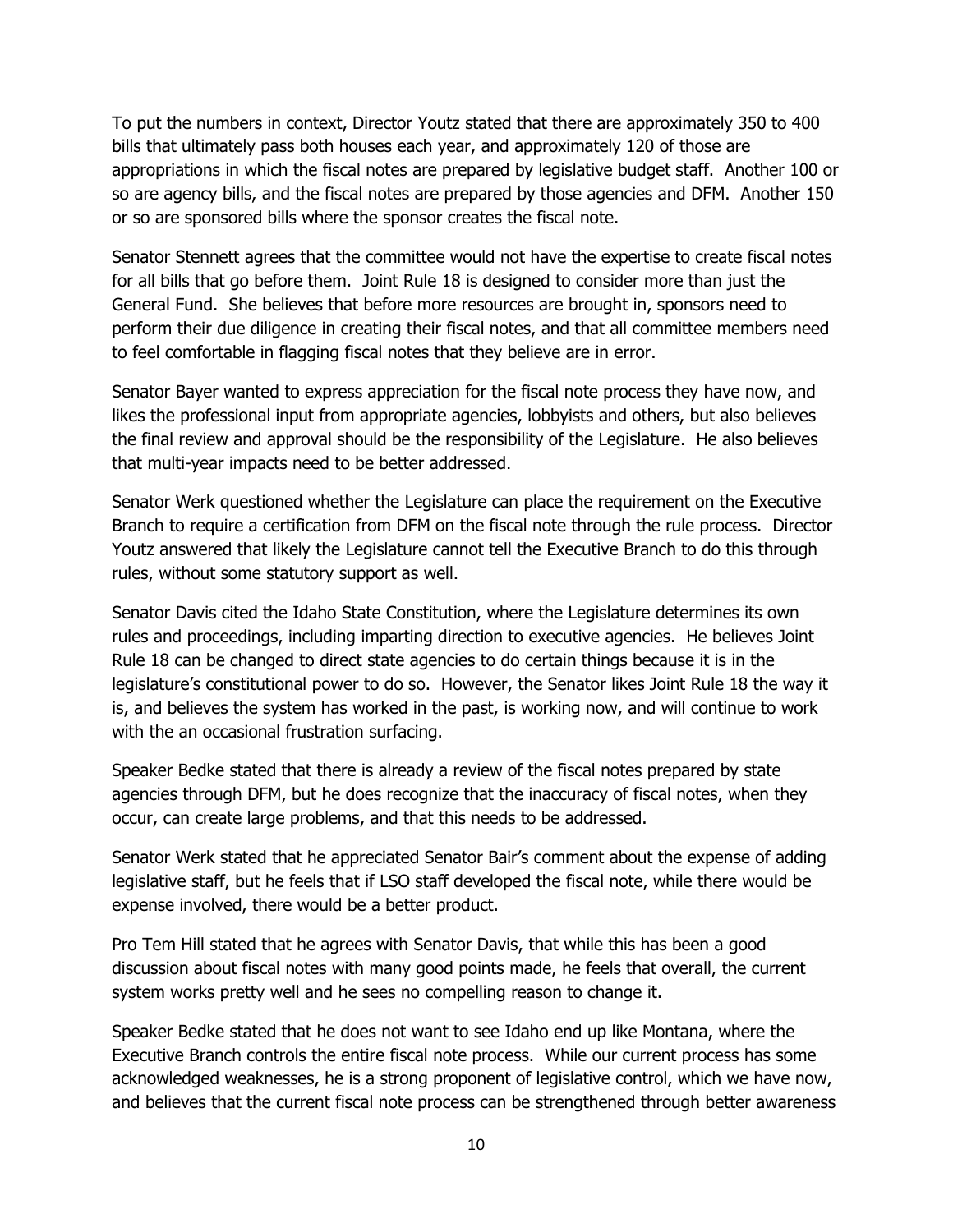of Joint Rule 18, which will be brought up more often now, and that is a good thing for the Legislature in creating laws.

After a short break and before moving to tab four, Speaker Bedke took the Legislative Council back to the presentation of the Technology Committee update to address Senator Davis' questions about the Technology Committee budget process. Senator Davis indicated he was mistaken about the process and was now satisfied that his questions had been answered and that the technology budget will be reviewed by the Pro Tem and Speaker for approval. In relation to the earlier approval of minutes, Senator Davis requested unanimous consent to revisit the approval of the minutes, and defer approval of the March 1, 2013 minutes until the fall Legislative Council meeting. It was so ordered.

## **Capitol Services Committee Update**

Senator Chuck Winder, Co-chair of the Capitol Services Committee, updated the Council on the Capitol Services Committee meeting that took place the previous afternoon. He began with the new Capitol Mall parking structure, which initially went through some design review issues, but was ultimately approved by the Boise City Council, after our public works and project staff worked through some of the design issues with Boise City staff. While the construction is in progress, which will make the existing surface lot unavailable, additional parking at 12<sup>th</sup> Street and Jefferson has been reserved for those who wish to utilize that option.

The re-cabling in the Lincoln Auditorium will be completed this summer, as will the expansion of the dais seating in EW05 and EW20. Total cost for these two projects is \$67,000, and has been approved by the Capitol Commission.

Senator Winder also encouraged the Council to visit the Idaho State Historical Society "Those Who Served" military exhibit on the third floor in the Public Lounge. He expressed the committee's pleasure with the exhibit.

Concerns had been raised about the safety of the low railings in the Senate and House Public Galleries. However, the existing plaster railing structure cannot support brass railings being added on top, so the current railing will continue, although the Capitol Services Committee will continue to look into other options.

There are two recommendations the Capitol Services Committee is making to the Legislative Council. The first is to provide video streaming capability in EW42, the House Revenue and Taxation Committee, and the second is to provide audio amplification in caucus rooms. The cost to add streaming capability to EW42 is still being developed, but as an example, the auditorium streaming capability was about \$60,000. The committee believes we can do this project for less after discussing it with IPTV, closer to \$50,000, and believes it is a high enough priority for the Legislature that we should proceed in approving the project. The committee also believes it would be beneficial to be able to connect a laptop to the system to allow audio portions of digital presentations to be heard over the room's in-house speaker system. The project will be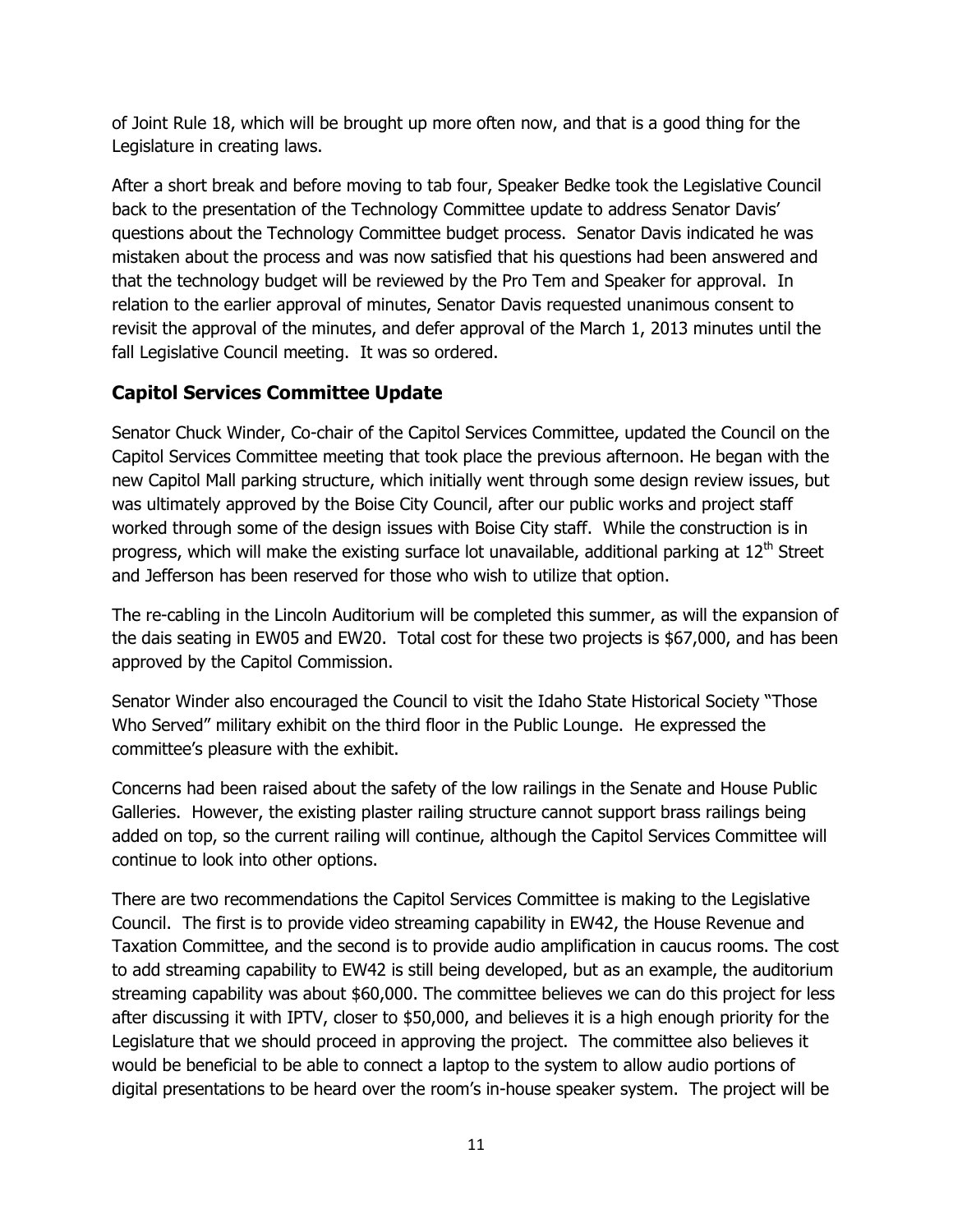\$3,000 per house. One concern of the Capitol Services Committee was the potential for accidental streaming of meetings out of the Caucus Rooms, and the committee was very specific in directing LSO not to allow audio streaming from those rooms via the amplification software application.

Another discussion item was adding video teleconferencing capability in the Lincoln Auditorium, but after reviewing the costs, demand and other logistics, this project will be put on hold while further research is done.

Senator Winder also reported on the Capitol Gift Shop, where sales are up from last year. The Capitol Dining Room sales were also up approximately 15 to 20 percent. Rooster's reported that they had a good year and appreciate everyone who voluntarily purchased meal cards.

It was reported to the committee that visitors to the Senate sitting in the Public Gallery are having difficulty hearing the proceedings. This will be addressed and corrected during the first week of the upcoming legislative session.

Speaker Bedke reminded the Council of the two recommendations that require action; adding video streaming capability in EW42, and adding audio amplification capability in all four caucus rooms.

Pro Tem Hill asked where the funding for the projects would come from. Director Youtz responded that there are different options available for funding. The Senate and House could use their respective Legislative Facility Funds, or, the Director indicated, as a member of the Capitol Commission he would be happy to take this to the commission at their August meeting to request Capitol Commission funding. Director Youtz indicated that the cameras and video streaming capability in the Lincoln Auditorium were covered by Capitol Commission funding during the restoration and expansion project, so it would certainly be appropriate to cover a similar project in EW42. If the Capitol Commission approves the funding in August, there will be enough time to have the system installed prior to the upcoming legislative session.

Senator Davis stated that the Senate Gallery sound issues remain a very serious problem. The single most common complaint he gets is the inability of guests to hear. Past efforts to simply adjust the volume have not been successful and the problem persists. Senator Davis asked what additional authority can be given to resolve this problem. He believes having a technician onsite to manually adjust the system is a good idea, but asked, however, whether it is possible to identify backup technological solutions that can be put in place if necessary. Director Youtz responded that he will make it a priority to have representatives from System Tech present at the November Legislative Council meeting to discuss specific plans to solve this problem and to offer other backup solutions if necessary.

Senator Davis revisited the topic of funding for the projects, asking whether, if Legislative Council approves the projects and Director Youtz takes the matter before the Capitol Commission and they disapprove the funding, would it be possible to authorize House and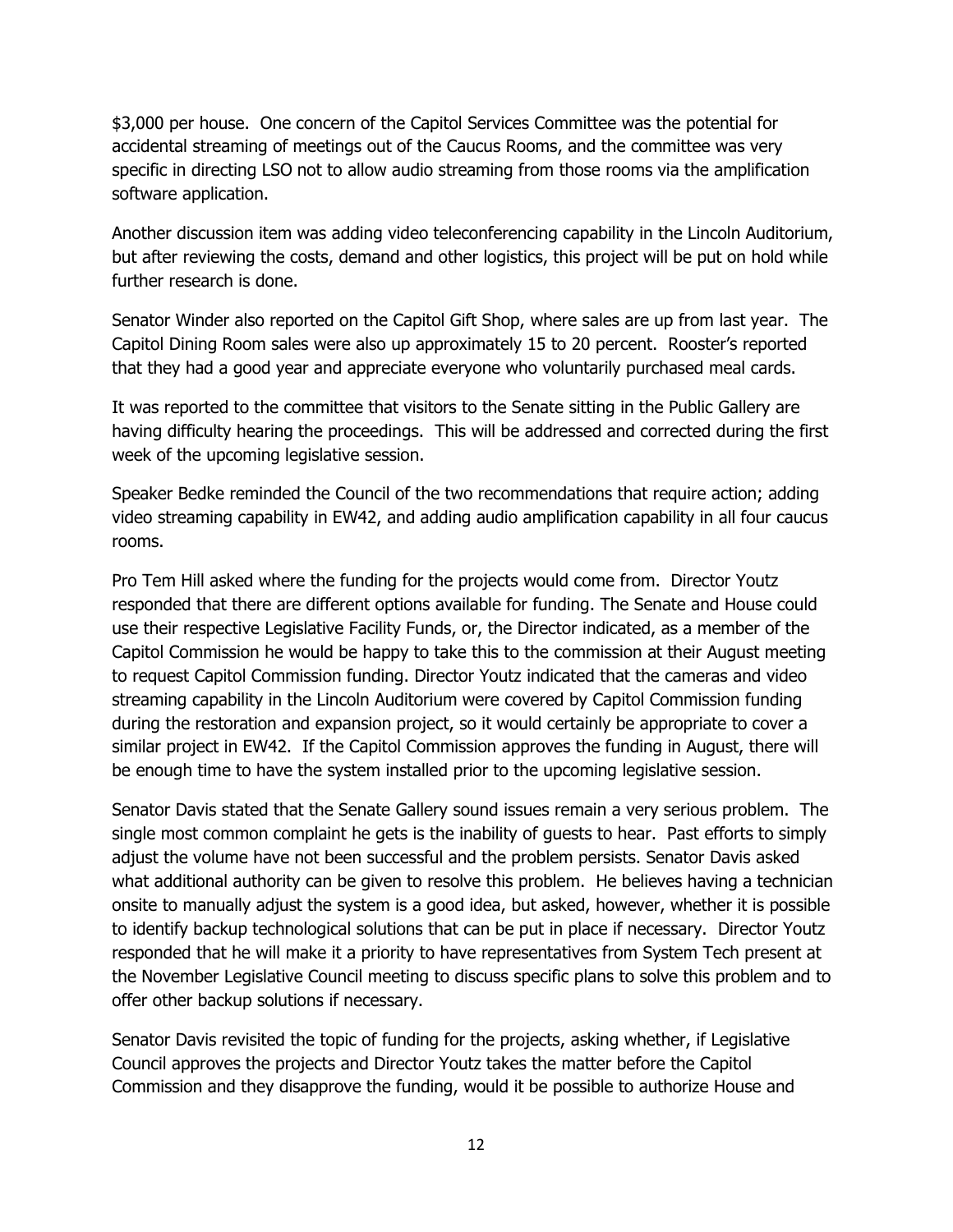Senate resources as another option. Additionally, Senator Davis asked how the Capitol Commission will feel about this request. Director Youtz stated that he is comfortable taking the matter before the commission with either funding source stated in the motion. It is his opinion that the Capitol Commission will be able to appreciate how important this issue is to the Legislative Council. Pro Tem Hill stated that he is comfortable asking the Capitol Commission for funding, as these improvements are more systemic in nature.

Senator Davis made the motion to approve the audiovisual stream for EW42, and in addition, for the audio amplification for four caucus rooms to be completed as financially prudently as possible, and to ask Director Youtz to request funding from the Capitol Commission for these projects, as these items will become physically attached to the Capitol building itself. The motion was seconded by Senator Werk and passed on a unanimous voice vote.

# **Recording and Archiving Floor and Committee Action**

Director Youtz began the discussion on recording and archiving the legislative sessions with a brief review. The Legislative Council and IPTV adopted guidelines for broadcasting legislative proceedings through a Memorandum of Understanding. Until now, these recordings have not been archived, but only kept ten days to accommodate requests for copies. After much debate and consideration by the Legislative Council and the Legislature as a whole, SCR 131 was adopted in the 2013 session, creating a new Joint Rule 21 to authorize recording and archiving.

There are four basic premises to the new Joint Rule 21:

- 1. The proceedings of each house shall be recorded and live streamed by an authorized designee (presumably IPTV), provided that each house may suspend such recording and/or streaming with a two-thirds vote.
- 2. Statements made during floor or committee debate are not an expression of legislative intent by the body as a whole.
- 3. No recording shall substitute for the Journal of either house.
- 4. All recordings shall be maintained by LSO for two years, and then transferred to the state archivist.

There are many technical developments that need to occur for the new policies on archiving and recording to be implemented, but LSO, IPTV and the State Archivist believe we can utilize the existing legislative web page and develop new GEMS applications to make this new effort successful.

Senator Stennett asked about costs and how to budget for this new archiving effort for both IPTV and LSO. Director Youtz responded that at this time, it is believed we can start developing this recording and archiving effort within current budget levels. In the future, there may be costs associated with additional hardware, software or storage capacity as the archives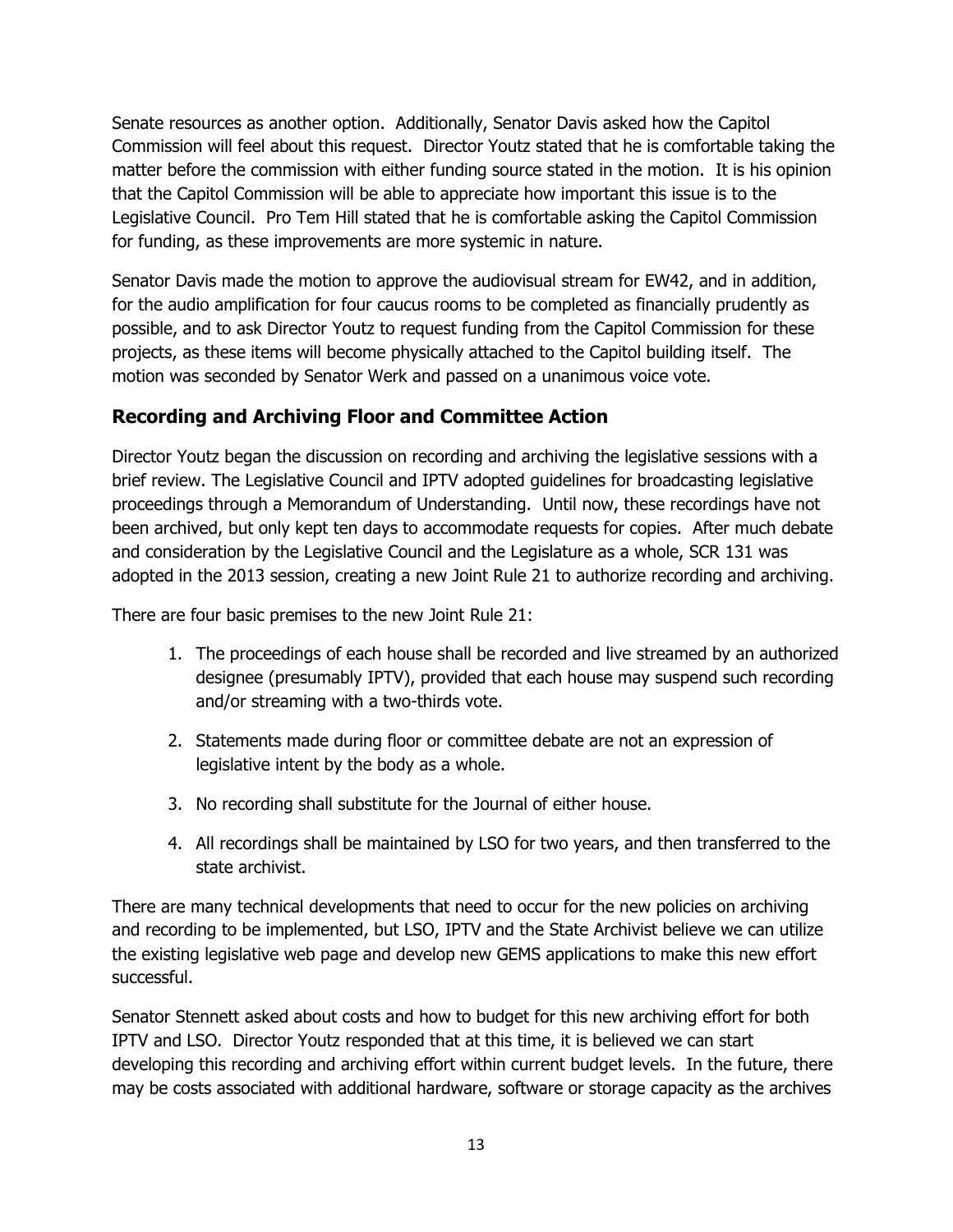grow or technology changes. Senator Stennett followed up with the question of where that additional future funding may come from. Director Youtz responded that it may need to come from a General Fund request.

Senator Davis spoke to the background of the new rule, which originally contained more robust language pertaining to the committee chairs and copyright information, but over the course of several meetings that language was removed.

Speaker Bedke reiterated that the Council is acknowledging today that it remains the decision of the given committee chairman on whether to video or audio stream their committee proceedings.

Peter Morrill from IPTV came forward to comment on the project. LSO, IPTV and ISHS realize this is a challenge and an opportunity created to archive the legislative process. There is a good framework for the program. IPTV feels comfortable that this process will work and that from a funding standpoint in the near future it will work as well. If there are long term challenges for the ISHS it may be necessary to readdress the issues. Speaker Bedke stated that, speaking for the legislature, he feels they have a good partner in IPTV on this issue.

# **Discussion of Public Records Requests and Email**

Director Youtz once again took the podium to open the discussion on public records requests and email accounts. The current policy is that each legislator is the custodian of his or her email and can decide which are personal and which are considered public records.

Director Youtz quoted from the form letter posted in tab eleven of the Legislative Council Booklet regarding a public records request to illustrate current policy.

"Thank you for your letter requesting a copy of certain emails. I am enclosing a copy of the existing email you requested. Since I regularly delete email during the Legislative Session, much of my electronic correspondence no longer exists. To the extent you consider this response to be considered a denial or partial denial of a request for public records, you have the right to appeal such denial pursuant to Idaho Code Section 9-343. Under that code section, you have 180 days from the date of denial to petition a district court for an order compelling the production of the public records to which you believe you have been denied access. Pursuant to Idaho Code Section 9-339 (4), an attorney has reviewed this public records request."

Director Youtz believes that in the case of an email public records request we have a good process in place. He reminded the Council that in the Public Records Act, entities receiving requests are entitled to compensation in satisfying the public records request. This became a factor this past session when a reporter requested what amounted to 80,000 e-mails from an entire committee. The response to that reporter indicated that there would be a cost of about \$6,000 to comply with the request.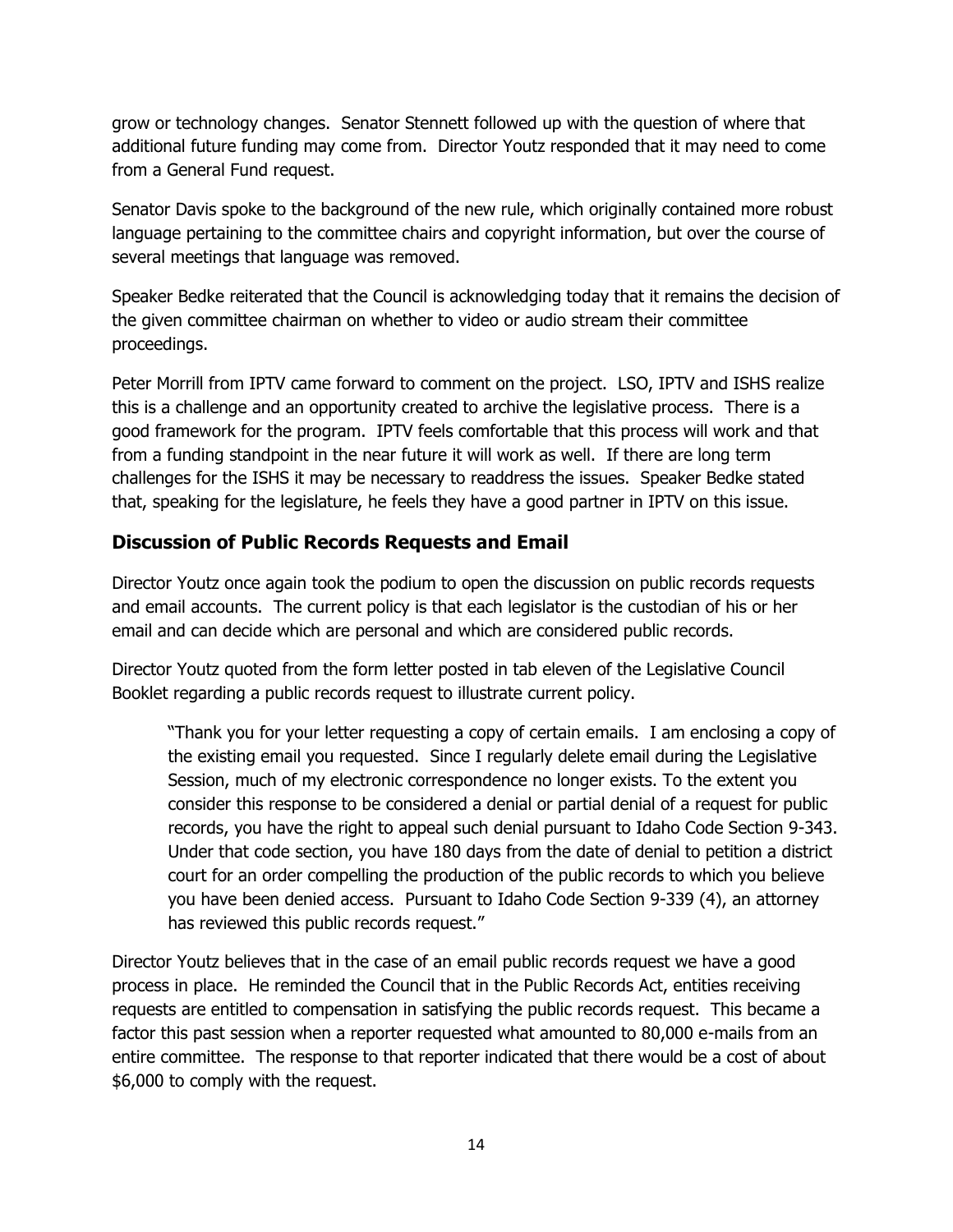Senator Stennett expressed concern about having to keep e-mail involved in a public records request for 180 days, which is the time frame allowed for the requestor to appeal to the courts. She also asked whether the requestor is required to pay in advance if there is a cost involved to comply with the request. Director Youtz responded affirmatively.

Senator Davis asked that since the Senate amended Senate Rule 8, will the process described by Director Youtz still work if the Pro Tem designates the Director of LSO as the custodian; will LSO approach Public Records requests differently?

The new Senate Rule 8 states "The President Pro Tempore shall designate a custodian of public records for the Senate for the limited purpose of complying with the Idaho Public Records Act…"

Director Youtz responded that an individual legislator will still be the custodian of his or her own email and documents. LSO staff will not review a legislator's e-mail and determine what is personal and what is public. Each legislator has their own password, controls the content, and remains the statutory "custodian" of those records. He went on to explain that his perception of the rule change was to make the process more efficient, particularly for the media, by designating a facilitator/coordinator of public records requests so there is a central point in processing the requests. The term "custodian" in the new rule might be problematic since it has statutory implications.

Pro Tem Hill agreed that further discussion is needed. One of the reasons to name a person to coordinate the process is to recognize that complying with the statute reflects not only on the individual senator's reputation, in a matter such as this, but also upon the body as a whole.

Senator Bayer requested clarification regarding whether the process would be handled administratively, without the individual's knowledge, and wanted additional clarification on the timeline of a request; specifically, whether email received and deleted *after* a request would apply.

Director Youtz stated that the individual legislator would always be contacted if a public records request coordinator received a request concerning him/her. Once a public records request has been received, the legislator will have three days to confirm that they have received the request. There will then be a ten day period to produce the documents, or longer, as needed, if there is a large volume of information. E-mails received after the request are not applicable.

Senator Werk asked if that is three days from the date of a public records request being opened. Director Youtz stated yes, that is correct, and that the date of receipt could be stated in the response letter.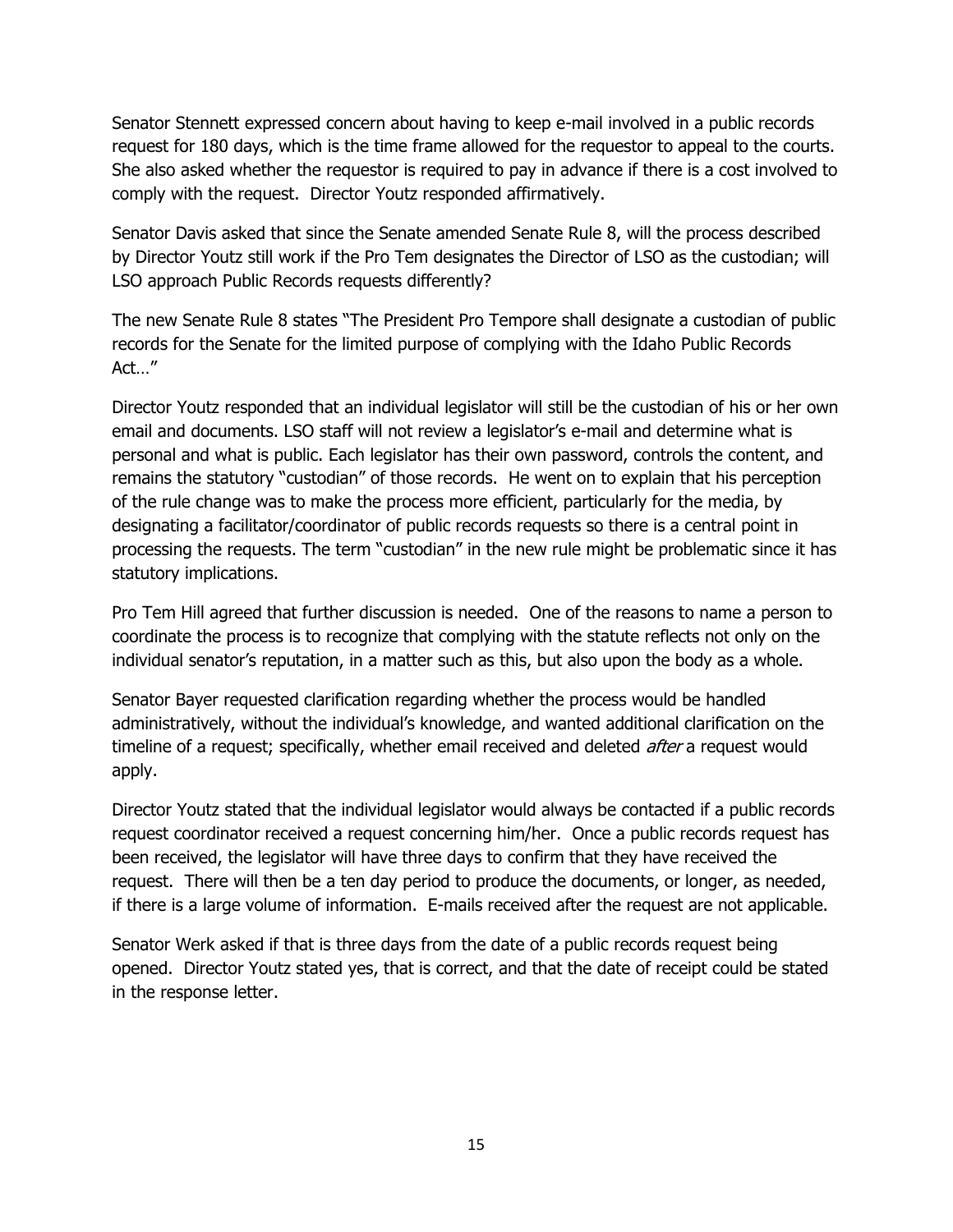#### **General Fund Budget Information**

**Cathy Holland-Smith**, Manager, Budget and Policy Analysis Division, reported on the current status of the General Fund Budget for FY 2013 and FY 2014. The Governor recommended and the Economic Outlook Committee (EORAC) agreed on a 2.7% revenue growth for FY 2013. At the end of the 2013 session, the Legislature also estimated that if revenue stayed on target there would remain a \$59.9 million cash balance in the General Fund to be carried over for FY 2014. As of April, there was a revenue surplus of \$79 million, and in accordance with H345 approximately \$59 million will be transferred into the Budget Stabilization Fund, with the remaining \$20 million staying in the General Fund to be available for deficiency warrants and supplemental appropriations during the 2014 legislative session.

Revenues are now growing at 6.7%, exceeding the 4% required to trigger a statutory transfer to the Budget Stabilization Fund in the next fiscal year; it is estimated that an additional \$27.4 million may be transferred in FY 2014. This figure will change depending on the final year-end numbers.

For FY 2014, a 5.3% revenue growth was projected by DFM and the EORAC. The Joint Finance-Appropriations Committee used a target of 3% appropriation increase to set budgets for the year. Ms. Holland-Smith reviewed the state stabilization funds. At the beginning of FY 2013 the Budget Stabilization Fund (BSF) had a balance of \$23.8 million. There are four payments totaling \$25.9 million to be deposited this year for an expected balance of \$49.7 million at the end of FY 2013. However, because of H345 and the requirement to add additional surplus funds to the BSF, an amount in excess of \$58 million could also be transferred, growing the projected balance to \$136 million. By statute, the BSF cannot hold more than the equivalent of 5% of the previous year's General Fund revenues, and this ceiling could easily be reached by the end of FY 2013, or in FY 2014. If there is additional surplus generated this year, it will be deposited into the BSF at the end of 2013, but not more than \$28 million can be deposited due to the cap. The Legislature may want to look at the adequacy of the 5% cap on the BSF.

The Public Education Stabilization Fund (PESF) is projected to have a balance of \$48.9 million at the end of FY 2013. PESF does not have a statutory mechanism to trigger transfers into the fund. During the session it was estimated that an additional \$4.5 million would be transferred from the Public School Income Fund at the end of FY 2013.

A chart was presented that showed the history of the state reserve funds beginning in FY 2005 and projected through FY 2014. State reserve funds include the non-endowed portion of the Millennium Fund, the Higher Education Stabilization Fund, the Public Education Stabilization Fund, the Economic Recovery Fund, and the Budget Stabilization Fund. Ms. Holland-Smith requested that it be kept in mind that the chart does not include \$250 million that was in the General Fund at the beginning of the last economic downturn, in addition to the almost \$400 million in reserve funds.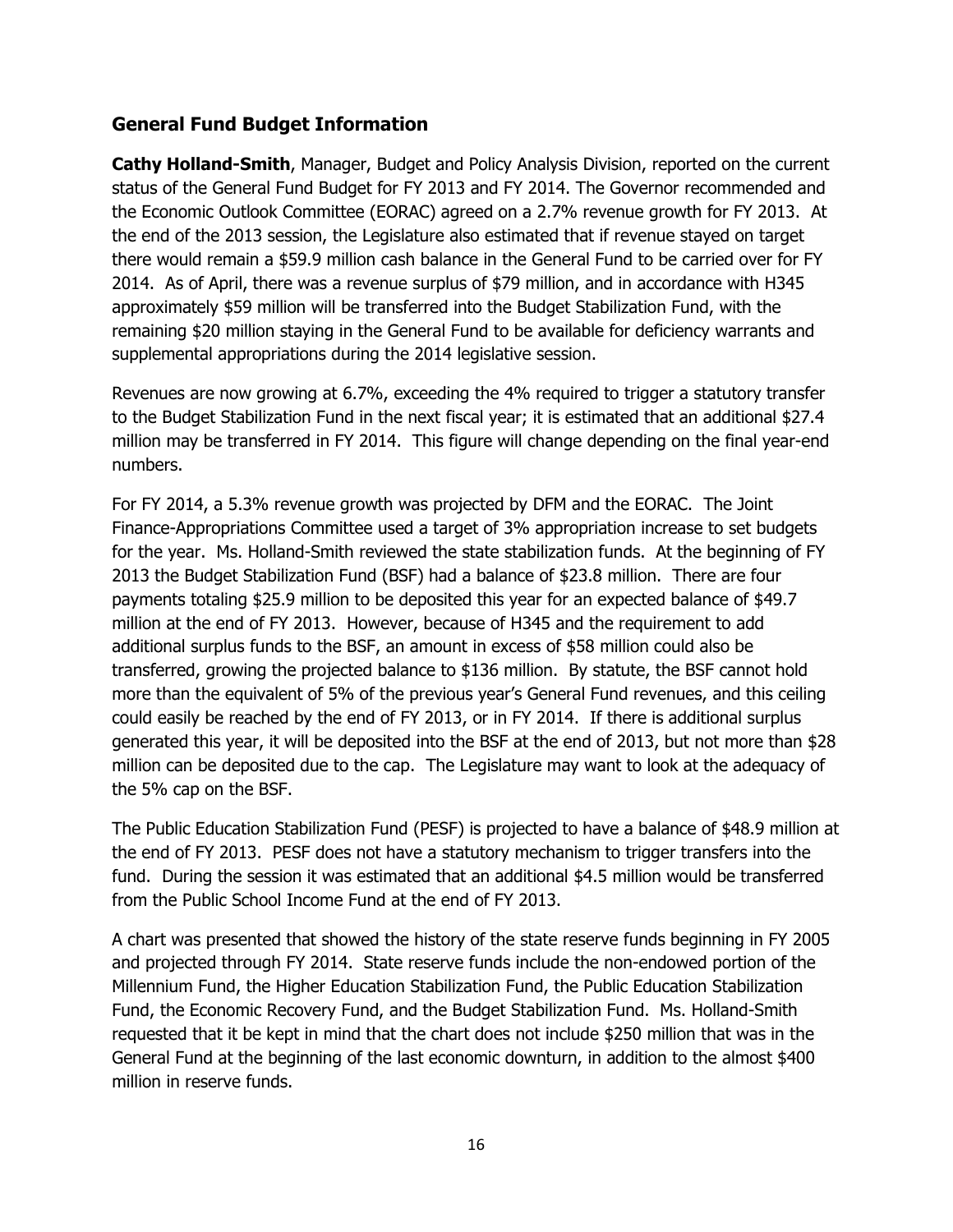## **Office of Performance Evaluations Update**

Rakesh Mohan, Director, Office of Performance Evaluations, updated the committee on current work by the office and the upcoming Joint Legislative Oversight Committee (JLOC) meeting where OPE will be issuing a report titled the Guide to Comparing Business Tax Policy. The idea for this project was to compare different state tax reports on businesses and also the ranking of states. A tool for policy-makers and stakeholders has been designed as a result of the research. The tool has been written for legislators to test their assumptions of how a tax policy change would impact revenues and state entities. Also on that agenda are four follow-up reports on Equity in Higher Education funding, Realizing Barriers to Post-secondary Education, the Lottery Commission and the Emergency Medical Services.

Mr. Mohan stated that five new projects have begun: Budgeting and Financing within the Department of Health and Welfare, and Creating a Taxpayer Advocacy Office, both to be released in October; as well as: Juvenile Confinement Rates, Managing Water Quality Programs, and the Death Penalty System, which will be issued in January of 2014.

It was discovered in a national study by the Annie E. Casey Foundation that almost every state has lowered their juvenile confinement rates except Idaho. When this issue was discussed with the Department of Juvenile Corrections, it was found that the national study had incorrect data. OPE will verify all information, and also look at the best practices and at evidence-based options available to help further reduce Idaho's juvenile confinement rates.

Speaker Bedke then requested confirmation from Mr. Mohan that Senators Bayer and Werk were still members of JLOC. Mr. Mohan responded in the affirmative.

# **Legislative Intern Program**

Katharine Gerrity, LSO, provided background on LSO's current internship program. In the fall, LSO contacts Idaho's colleges and universities for submissions to the program. Students from these locations are required to submit letters of recommendation and meet any prerequisites outlined by their university. LSO generally has five to eight interns per session. LSO interns are not compensated, but do receive college credit.

Prior to the legislative session, a training session is held to outline procedures, prohibitions and guidelines for the interns. Interns are assigned to committee chairs based on their class schedules and committee schedules. Legislators have personal interns that are not affiliated with LSO and who may or may not be students. Minority Caucuses in the Senate and House also retain interns that are not affiliated with LSO.

Some legislators have questioned whether interns should be monetarily compensated and whether the program should be opened to nonstudents. LSO is requesting direction from Legislative Council on how to proceed. Director Youtz indicated the need for structure and consistency with the possibility of LSO functioning as a central clearinghouse for interns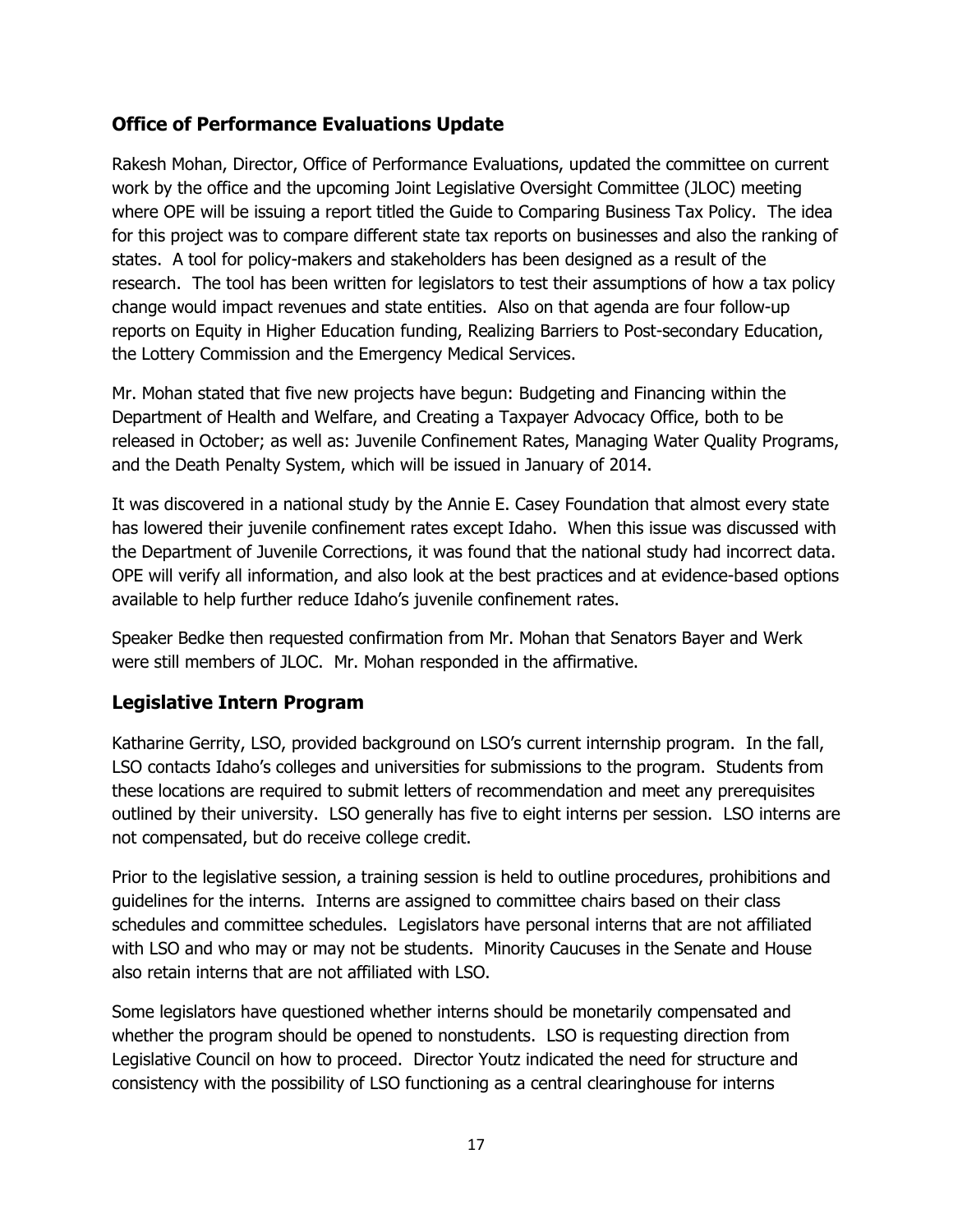including an application, training and supervision of work. Compensation and status as an employee, contractor or volunteer would also need to be considered.

Senators Davis and Werk and Pro Tem Hill, along with Speaker Bedke and Representative Rusche agreed that a central registry or clearinghouse is necessary. Speaker Bedke also asked the council members if an ad hoc committee or a task force should be created to look into options for the Legislative Intern Program. Ms. Gerrity indicated that she would draft an informational summary that could be used to begin discussions for an ad hoc committee or task force. Senator Davis requested legislative input as well as input from staff, colleges and universities.

The consensus of the council is for LSO to begin creating a working document to generate discussions of the issues brought up in the meeting which will be distributed to Legislative Council by Director Youtz.

With no objection from the council members, Pro Tem Hill and Speaker Bedke indicated that they would assign a task force to study the Legislative Intern Program.

# **Discussion of H 315 by the Idaho State Tax Commission**

Alan Dornfest began the presentation from the Tax Commission by informing the Council of the main issues created from H 315, the personal property tax bill that was retroactive to January 1, 2013. There are issues with: filing and reporting for taxpayers with multiple properties in multiple counties; operating property versus personal property; no replacement money for the "per item" part of the exemptions, and questions on definitions of words within the bill such as "personal property", "taxpayer" and "item".

Most of the "per item" issues are not pressing, as they will not come into effect until 2014 reporting. The word "item" causes issues in relation to items that cannot "stand alone", which is a stipulation written into the current code, but that could still fall under "personal property". Personal property must pass the traditional three factor test; yet this causes problems because of a conflict between the three factor test and the exemptions. Items such as cell towers, signposts, and pipelines cause reporting issues when the county assessors are unsure of under which category (operating or personal property) they belong. This can cause inequality for taxpayers between different counties. Taxpayers are supposed to declare their personal property, but assessors have reported that a large number have not turned in their declarations and the assessors must assign a value to the property. Additionally, taxpayers with multiple properties in multiple counties can, in the future, choose within which single county to claim their personal property, potentially resulting in tax shifts and issues with replacement money. There are also inherent issues with operating property that crosses counties, as a taxpayer must choose one county for the exemption at this time.

George Brown from the Attorney General's office described an issue that arose due to the interpretation of H 315, which is: if an individual owns multiple businesses, is that individual